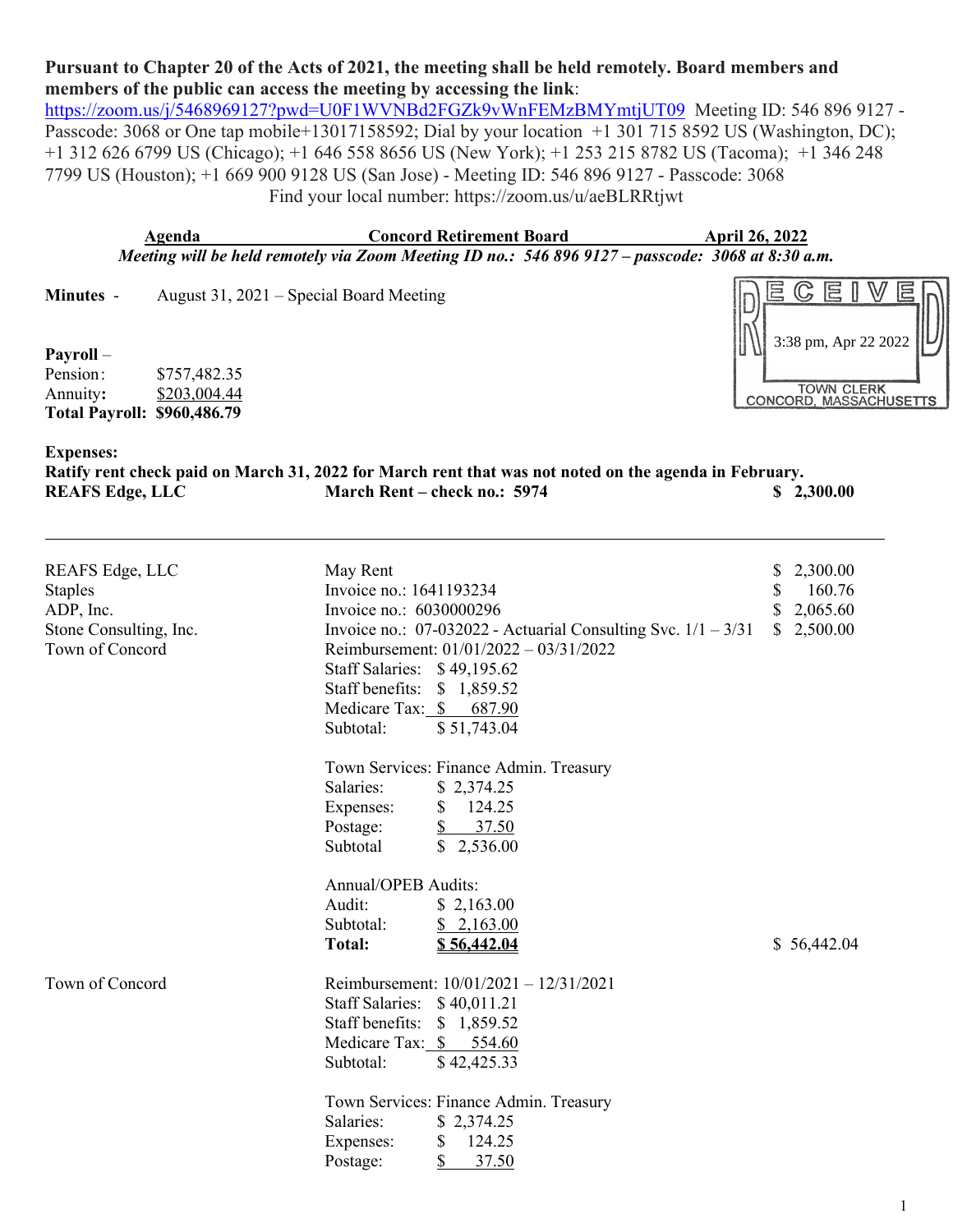| Subtotal |  | \$2,536.00 |
|----------|--|------------|
|----------|--|------------|

## Annual/OPEB Audits:

| Audit:    | \$2,163.00         |             |
|-----------|--------------------|-------------|
| Subtotal: | \$2,163.00         |             |
| Total:    | <u>\$47,124.33</u> | \$47,124.33 |

| Town of Concord              | Monthly tel. July/Aug. 2021/mo tel. maint.              | \$<br>83.10    |
|------------------------------|---------------------------------------------------------|----------------|
| Rhumbline                    | 1 <sup>st</sup> quarter 2022 Investment Advisory Fees   | 3,197.00<br>\$ |
| <b>Comcast Business</b>      | Account no.: 8773103840334254                           | 136.90<br>S    |
| <b>Comcast Business</b>      | Account no.: 963357759/Invoice no.: 144824445           | 221.53         |
| <b>Thomson Reuters</b>       | Invoice 846192176 (Chapter 32 Sec. 1- end pocket part)  | 218.00<br>S    |
| Town Treasurer               | Electric Bill – account no.: $23488006$                 | S<br>66.22     |
| Pitney Bowes                 | Account no.: 8000-9090-1097-6798                        | 256.62         |
| Comerica                     | Invoice no.: $476109$ and $476110 -$ Custodian Services | 2,500.00       |
| <b>Russell Investments</b>   | Invoice no.: 20220331-233-A                             | \$84,861.60    |
| Subtotal:                    |                                                         | \$202,133.70   |
| $3(8)(c)$ Bills:             |                                                         |                |
| Framingham Retirement Board  | J. Melly                                                | 1,782.99       |
| Marlborough Retirement Board | A. Lima                                                 | 6,150.86       |
| Lexington Retirement Board   | J. Lahiff; J. Richardson                                | 485.06         |
| Subtotal:                    |                                                         | 8,418.91       |
|                              |                                                         |                |

### **New Members**

# **Total: \$210,552.61**

| Name                                                     | Unit                | Department                                                            | Position             | Hire Date              | Group        |
|----------------------------------------------------------|---------------------|-----------------------------------------------------------------------|----------------------|------------------------|--------------|
| <b>Tyler Vaillette</b>                                   | Town                | <b>TMO</b>                                                            | Facilities/Landscape | 09/03/2019             |              |
| Ali Hussain                                              | Town                | <b>CMLP</b>                                                           | Telecom. Tech        | 03/07/2022             |              |
| Paula Rushboldt                                          | School              | <b>CPS</b>                                                            | Student Super.       | 09/08/2020             |              |
| Daniel Harrington                                        | School              | <b>CPS</b>                                                            | <b>ABA</b> Assistant | 11/05/2021             |              |
| Ramcy Lora                                               | School              | <b>CCHS</b>                                                           | <b>SPED Tutor</b>    | 01/04/2021             |              |
| Marco MacElhiney                                         | School              | <b>CPS</b>                                                            | Student Super.       | 10/01/2020             |              |
| Rahul Shah                                               | School              | <b>CCHS</b>                                                           | <b>SPED Tutor</b>    | 01/25/2021             |              |
| Drule Medina                                             | School              | <b>CCHS</b>                                                           | Student Super.       | 01/04/2021             |              |
| Jessica Brown                                            | School              | <b>CCHS/CPS</b>                                                       | <b>Chef Manager</b>  | 01/20/2020             |              |
| Emily O'Callaghan                                        | School              | <b>CPS</b>                                                            | <b>SPED Tutor</b>    | 08/26/2019             | 1            |
| Denise Fitzsimmons                                       | School              | <b>CPS/CCHS</b>                                                       | <b>ABA</b>           | 09/23/2021             |              |
| Emma MacLean                                             | School              | CPS/CCHS                                                              | Student Super.       | 12/17/2020             |              |
| Matthew Lubao                                            | Town                | <b>CPW</b>                                                            | W/S System Main.     | 03/28/2022             | $\mathbf{1}$ |
| Samantha Simpson                                         | Town                | Police                                                                | Public Safety Disp.  | 04/05/2022             | 1            |
| <b>New Retirements</b>                                   |                     |                                                                       |                      |                        |              |
| Name                                                     | Unit/Group          | Department                                                            | Position             | <b>Retirement Date</b> | Service      |
| Arthur St. John                                          | T <sub>own</sub> /4 | Fire                                                                  | Firefighter          | 04/20/2022             | 36.6667      |
| <b>Theodore Bartkus</b>                                  | Town/4              | <b>CMLP</b>                                                           | Line Super.          | 03/19/2022             | 23.7500      |
| Nancy Hausherr                                           | Town/1              | Plan/Land Mgt                                                         | Admin. Assist.       | 04/01/2022             | 26.2500      |
| <b>Refunds/Rollovers</b>                                 |                     |                                                                       |                      |                        |              |
| Name                                                     | Unit/Group          | Department                                                            | Position             | Amount                 | Service      |
| <b>Robert Sicard</b>                                     | School/1            | <b>CPS</b>                                                            | Maint. Electrician   | \$4,149.83             | 0.00000      |
|                                                          |                     | <b>Refund excess contributions withheld from Workers Compensation</b> |                      |                        |              |
| Karen Jones                                              | Town/1              | <b>CMLP</b>                                                           | Customer Svc. Rep.   | \$13,250.61            | 2.0833       |
| <b>Transferring to Fidelity Investments Rollover IRA</b> |                     |                                                                       |                      |                        |              |